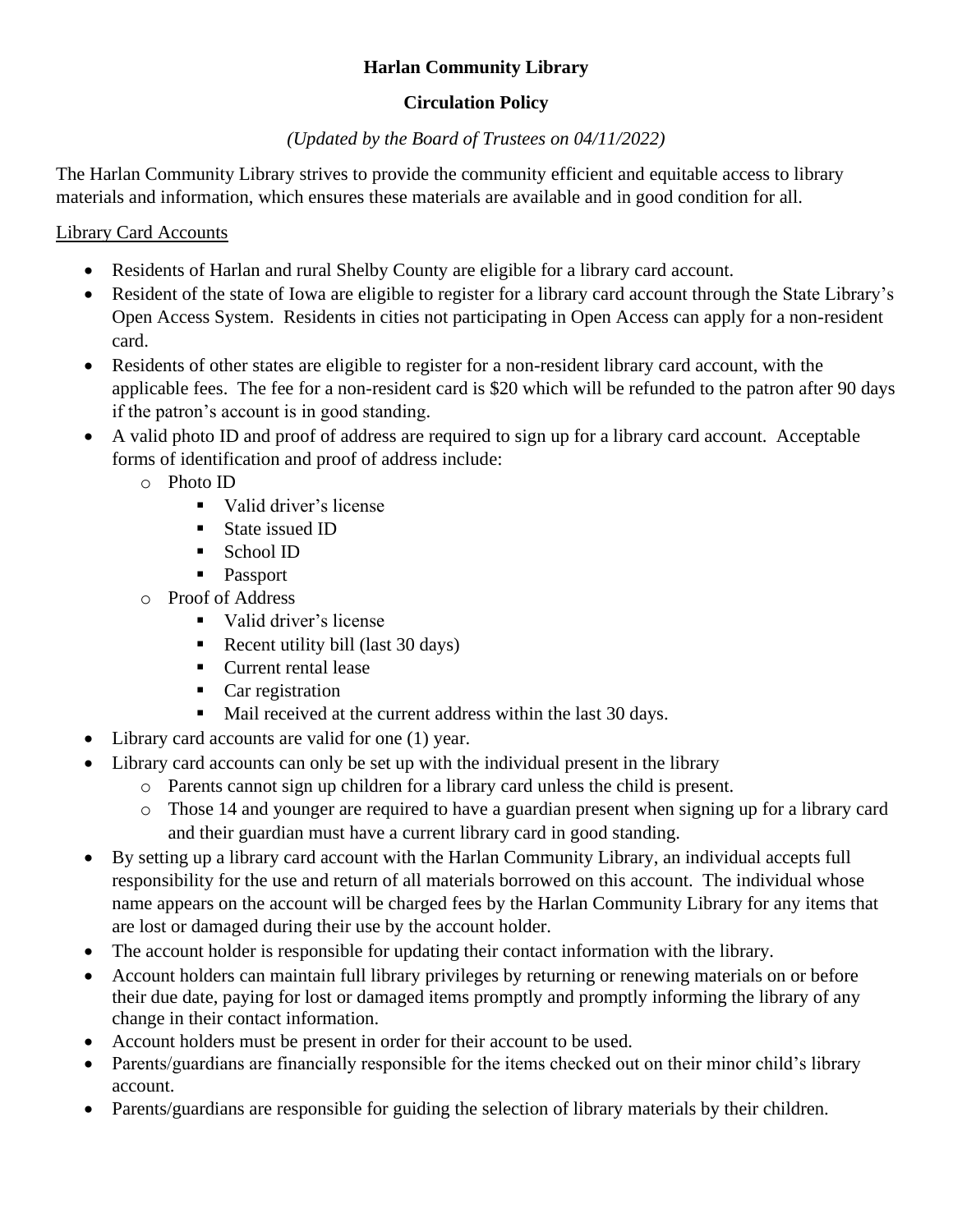#### Confidentiality

- All patron records and information are confidential, pursuant of Iowa Code, Chapter 22.7 (13).
- No patron information will be shared with other patrons. This includes:
	- o Patron information
	- o What patrons have checked out
	- o What patrons are being charged for
- Library staff can use information from a patron's record to contact patrons concerning library business and for no other reason.
- The Library Director is the Custodian of the Record
	- o Any and all requests for patron information must be submitted to the Director.
	- o Only legal requests from a court-issued subpoena will release the specific patron records.
	- o A written agreement, signed by the patron, may release the specific patron records.

### Circulation Period

- The library sets loan periods and limits in order to provide patrons with fair and reasonable access to the library's resources.
- Items will not be due on a day the library is closed.
- Patrons with a fine of \$5.00 or more or with overdue materials will not be able to check out any materials nor will any patron at the same mailing address. The Library Director may make payment arrangements depending upon each individual situation.
- A maximum of 15 items can be checked out at a time except for the following:
	- Maximum of 4 DVDs can be checked out at a time.
	- Maximum of 4 New Books labeled as No Renewal can be checked out at a time.
	- o The Library Director is responsible for approving any exceptions.
- Any items on a wait list will not be eligible for renewal.
- A patron must wait until the next business day before re-checking out an item that has exceeded the maximum circulation period.
- PRINT
	- o Books and magazines are checked out for 14 days (MAX OF 2 RENEWALS FOR A TOTAL OF 6 WEEKS) with the following exceptions:
		- Reference materials
		- New Books labeled with No Renewal
		- Newspapers
		- Historical and Genealogical items
- AUDIOBOOKS AND CDS
	- o Audiobooks and music CDs can be checked out for 14 days (MAX OF 2 RENEWALS FOR A TOTAL OF 6 WEEKS)
- DVDS
	- o DVDs can be checked out for a limit of 7 days (MAX OF 1 RENEWAL FOR A TOTAL OF 2 WEEKS)
	- PUZZLES AND ACTIVITY BOXES
		- o Puzzles are checked out for 30 days and Activity Boxes are checked out for 14 days.
			- **•** There is no maximum amount of renewals on a puzzle and no fines will be assessed as long as it is returned.
			- Activity Boxes (MAX OF 2 RENEWALS FOR A TOTAL OF 6 WEEKS)
- STEAM Back Packs
	- o STEAM Back Packs are checked out for 14 days. No renewals.
- INTERNET HOTSPOTS (see Circulating Internet Hotspot Policy for additional information)
	- o Internet Hotspots are checked out for a limit of 7 days. No renewals.

## Returning Items

Items can be returned: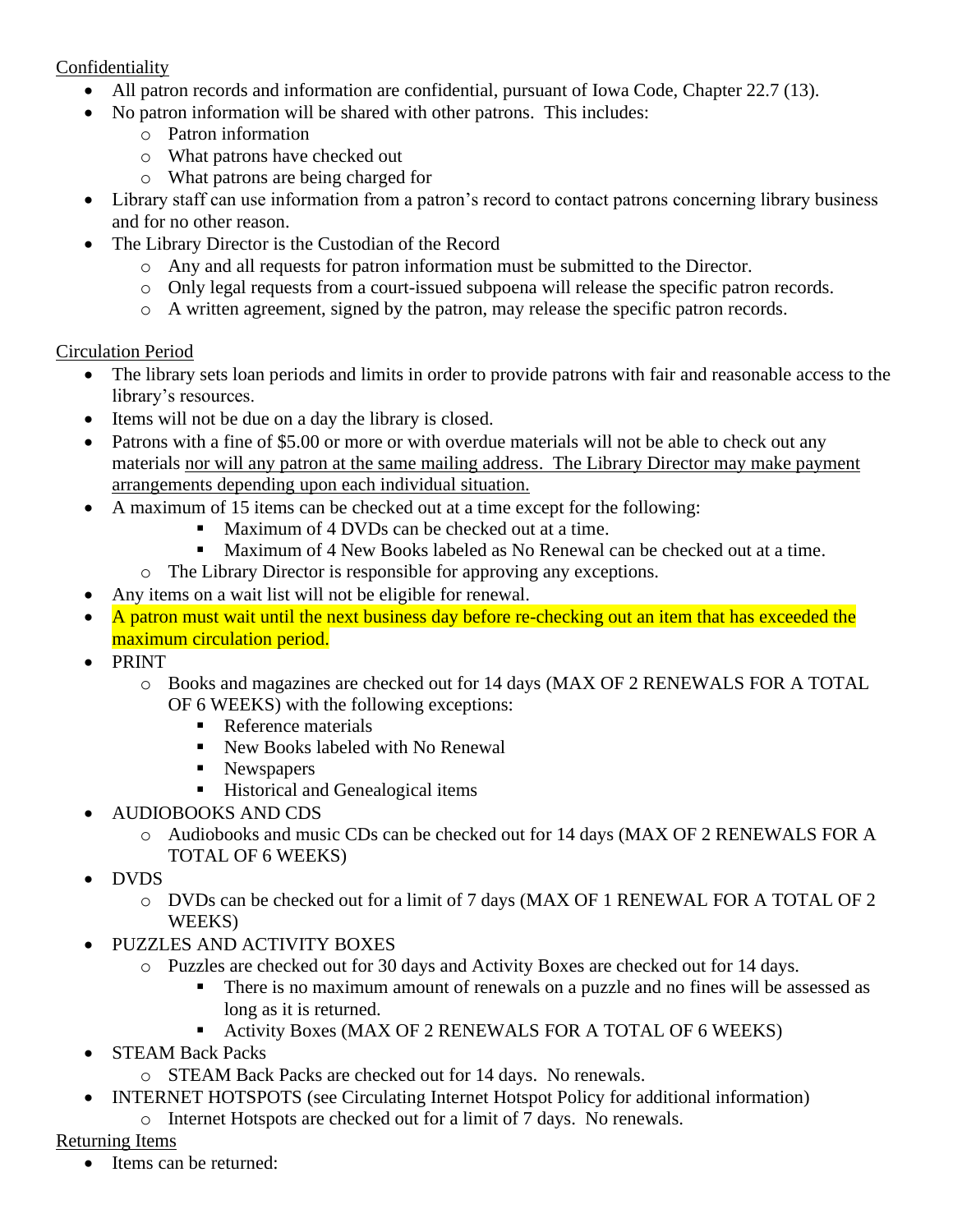- $\circ$  In the walk up drop box located on the south side of the building 24 hours a day, 7 days a week. Items placed in the drop box outside of business hours will be considered "returned" during the next business day and all applicable fees apply. *Do not return STEAM Back Packs, Kits or Hotspots in the drop box.*
- o In the drop box at the circulation desk
- o Handed to a staff person at the circulation desk
- Items can be returned to another library participating in OPEN ACCESS.
	- o The items will be checked in before being sent back the Harlan Community Library
	- o Patrons are responsible for the item until it has reached the Harlan Community Library and checked in
- Items from other OPEN ACCESS libraries can be returned to the Harlan Community Library
- Items should not be left on the circulation desks or anywhere other than the drop. Patrons are responsible for returning their items in the proper place.

# Renewing Items

- Library items cannot be renewed if they are on a wait list or are new books labeled with No Renewal.
- Hotspots and STEAM Back Packs cannot be renewed.
- The following items can be renewed 2 times
	- o Books except for new books, Audiobooks, Magazines
- The following items can be renewed 1 time
	- o DVDs
- Library materials can be renewed:
	- o By phone during regular library hours
	- o By accessing your account on the library's online catalog
	- o By email, the item will be renewed during regular library hours
	- o In person, during regular library hours
- Exceptions to renewal policies may only be granted by the library director

# Material Holds (Reserves)

- A hold is a request that places a patron in a queue for a specific title from the library catalog.
- Cardholders must be in good standing to place holds.
- Patrons can place a hold on most items in the library collection:
	- o By phone
	- o In person
	- o Online, through the library's online catalog
- Patrons placing holds must be aware that items currently checked out to another patron may not be returned by the due date.
- Patrons will be notified according to their account preference when a hold becomes available.
- Holds will be set aside for the requesting patron for 7 days before it is cancelled, moved to the next person or placed back on the shelf.
- Missing items
	- o Library items become missing when a library patron puts an item away in another area or the item is incorrectly shelved.
	- o Patrons should ask staff any time they cannot find an item they are looking for.

### Interlibrary Loan

- Interlibrary loan is available to all patrons with an active library card whose account is in good standing.
- Patrons can request up to 5 items at any given time.
- Requests may be made in person, by phone or by email.
- Interlibrary loan requests will only be made to libraries in the continental US.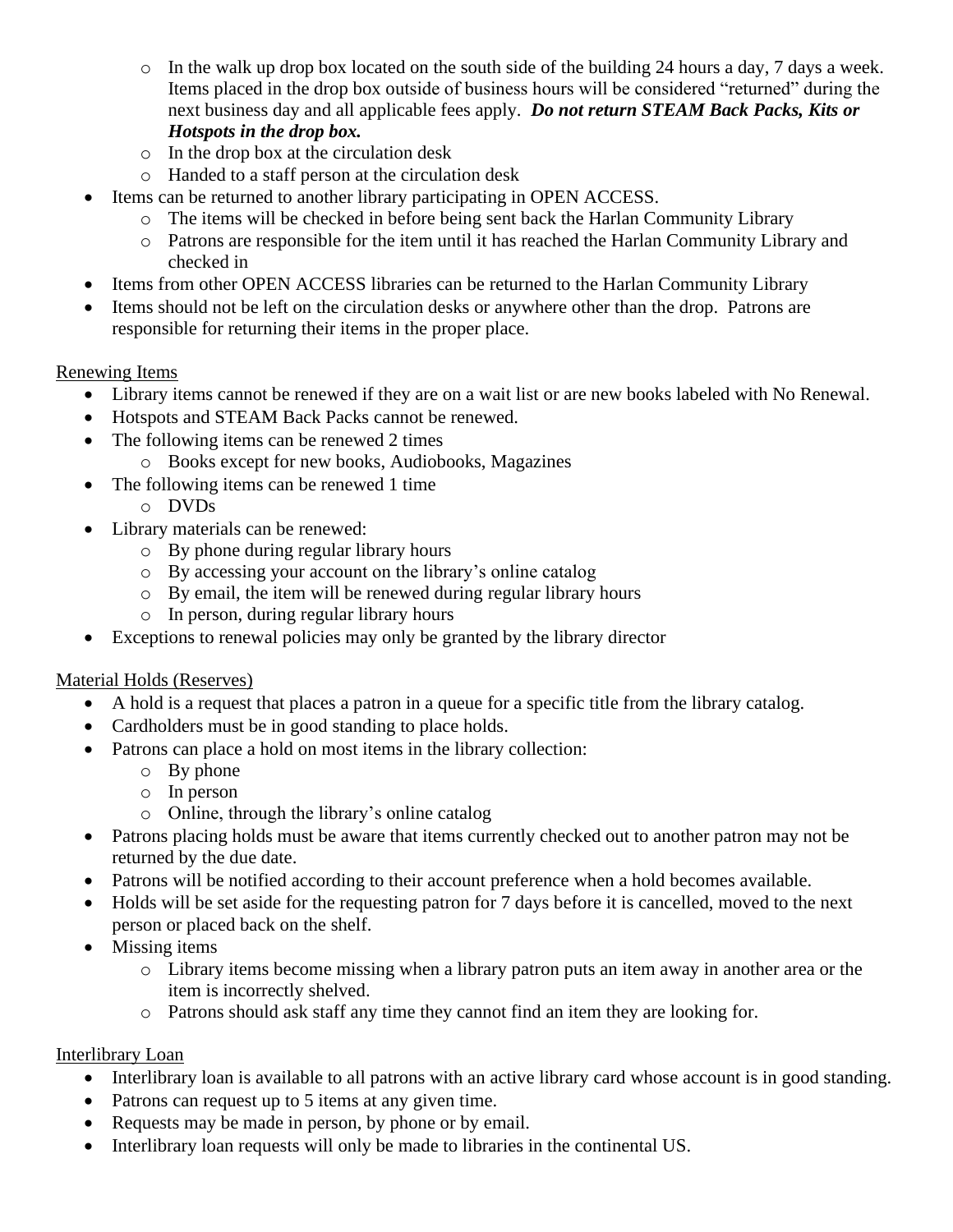- There is no charge for items requested if the item can be found at another Iowa Library and is picked up from the patron. If a patron orders an item and does not pick it up, there will be \$1.00 fee applied to the patron's library account. For items from libraries outside of Iowa, there is a \$3.00 fee whether the patron picks up the item or not. This charge helps to cover the cost of postage. This charge must be paid when the item is checked out.
- Interlibrary loan item due dates are set by the loaning library, not by the Harlan Community Library. Items may or may not be available for renewal.
- Any and all fines or fees the loaning library charges the Harlan Community Library will be passed on to the patron.

#### Fines and Fees

- Overdue Items
	- o The library charges \$.15 per day late fee for books, audiobooks, CDs, activity boxes and magazines.
	- o The library charges \$1.00 per day late fee for DVDs and STEAM Back Packs.
	- o The library charges \$5.00 per day late fee on Internet Hotpots.
	- o No late fees are charged on puzzles as long as they are returned.
	- o Overdue fees cannot exceed the "retail" cost of replacing the item.
	- o Patrons who are signed up for electronic notifications are notified by email or text when an item is due/overdue.
	- o Patrons who have items excessively overdue will receive a phone call and or written correspondence.
	- o Any exceptions to this policy may only be granted by the library director.
	- o Fine Forgiveness Fridays All items, except No Renewal Books, STEAM Backs and Internet Hotspots qualify for Fine Forgiveness Fridays. Up to will be \$4.00 deducted from the fine per item returned. This only applies for items that are in the drop box at 9:00am on Friday morning or returned during business hours on Friday.
- **Missing Items** 
	- o Patrons who return items with missing parts will be charged the "retail" cost of replacing the item along with applicable processing fees. *See Appendix A*
	- o The item will remain checked out to the patron until the pieces are returned or paid for.
	- o The cost of these pieces varies on the type and whether the piece is replaceable or the whole item needs replacement. *See Appendix A*
- Damaged Items
	- o Damage includes but is not limited to:
		- Ripped pages
		- Liquid damage
		- **Excessive markings**
		- Broken cases
		- **■** Broken discs
		- Missing pieces
	- o Costs for damaged items will vary depending on the item. *See Appendix A*
	- o Normal wear and tear for library materials is expected.
- Lost Items
	- o Lost items are those items checked out to patrons and never returned.
	- o An item is moved to "lost" once it reaches 6 months overdue. New items or items in a series may be moved to "lost" sooner at the discretion of the library director.
		- Patrons will be charged the "retail" replacement cost of an item along with applicable processing fees. *See Appendix A*
		- Patrons with lost items on their card will not be able to check items out until the fees are paid.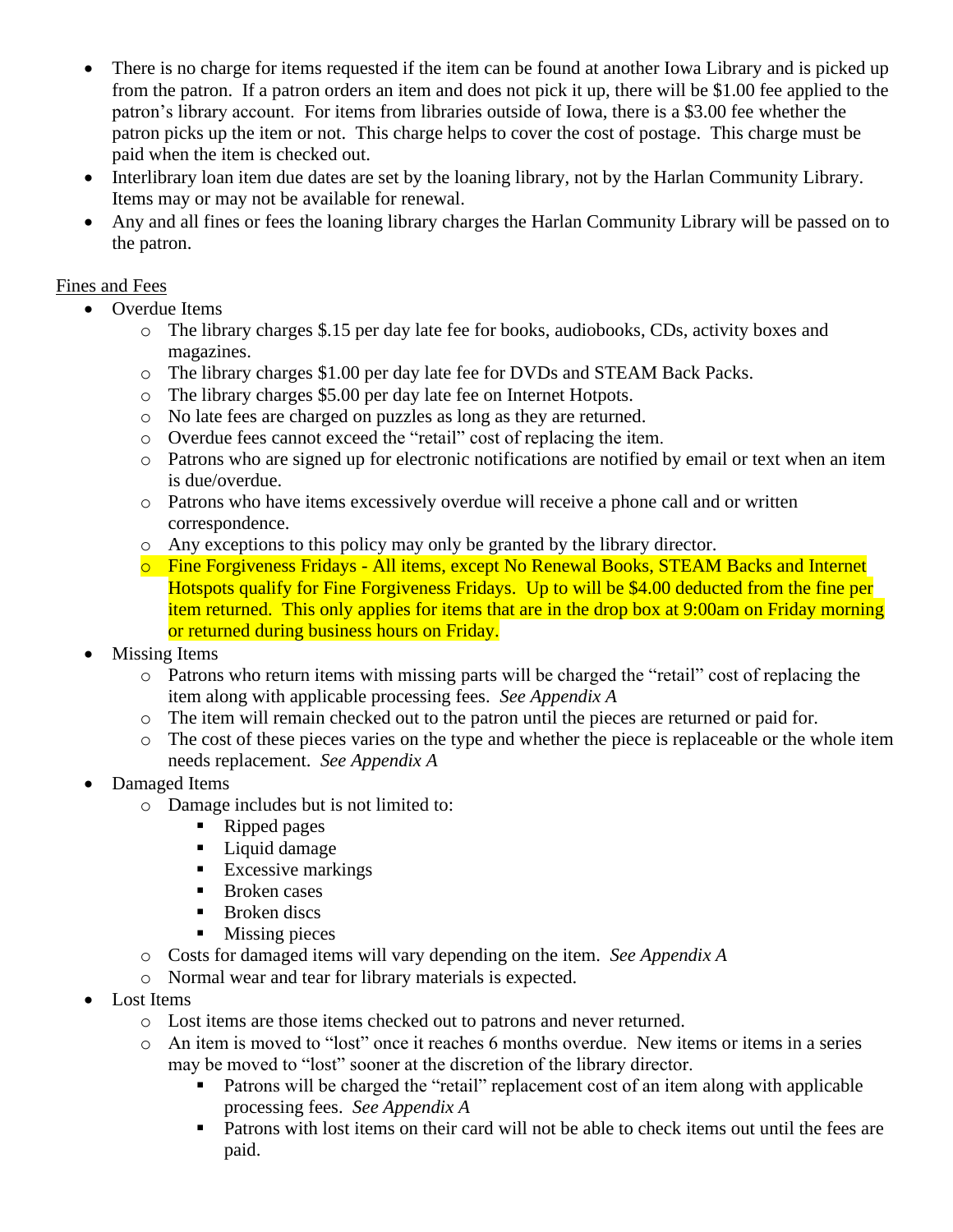- If a patron finds an item after it has been moved to "Lost", the patron will still be required to pay the "Lost" item fee.
- **If a patron finds an item after they have paid the "Lost" item fee, the patron may keep the** item or donate it back to the library. No refunds will be issued.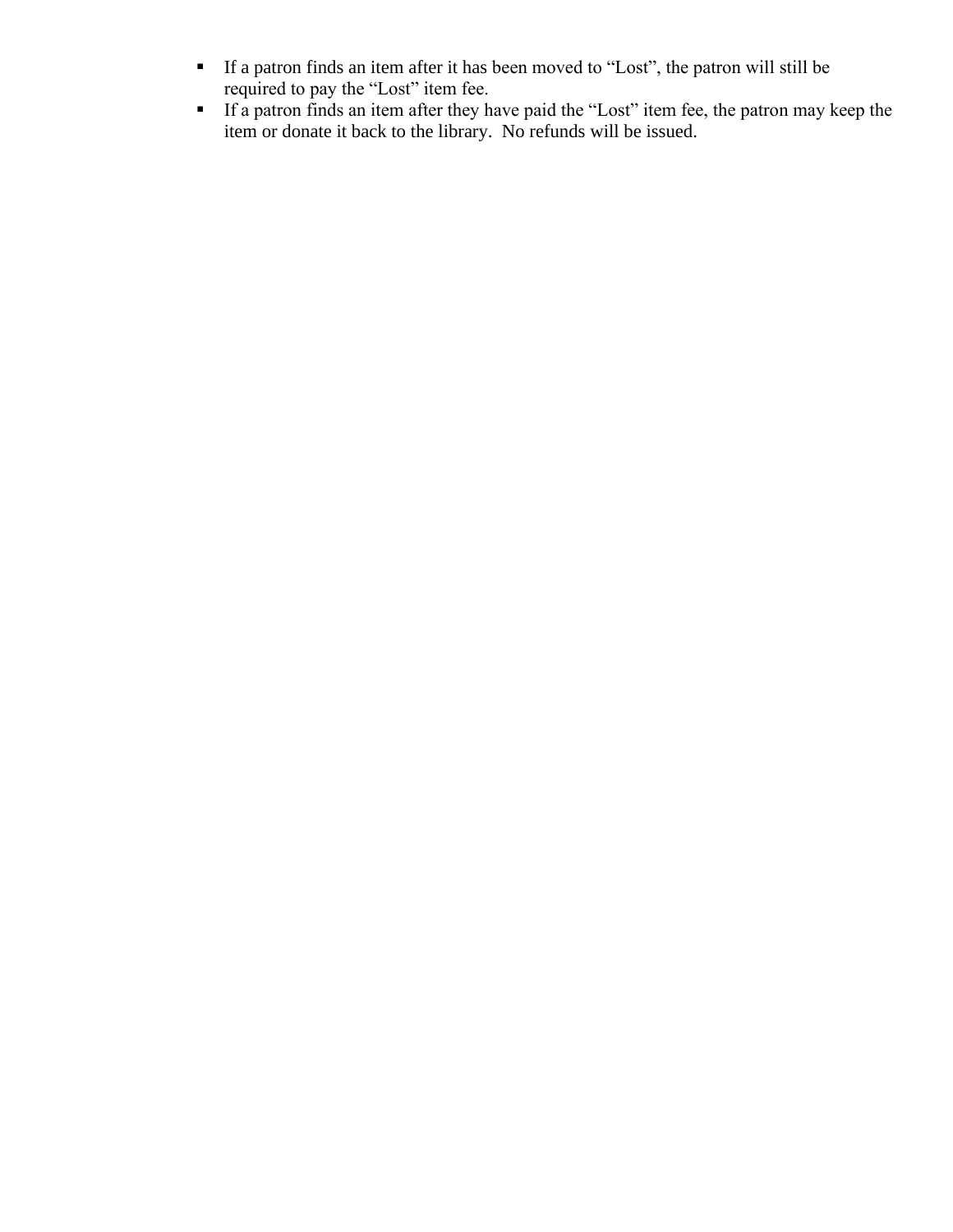| Appendix A |  |
|------------|--|
|------------|--|

| <b>MISSING PIECES CHARGES</b>                  |               |                                        |  |  |
|------------------------------------------------|---------------|----------------------------------------|--|--|
| <b>Description</b>                             | <b>Charge</b> |                                        |  |  |
| <b>Missing Barcode</b>                         | \$2.00        |                                        |  |  |
| <b>Missing or Damaged Covers</b>               | \$3.00        | If it can be replaced.                 |  |  |
| Damaged Book                                   | Varies        | Depends on the damage of the book.     |  |  |
|                                                |               | \$1.00 up to replacement cost.         |  |  |
|                                                |               |                                        |  |  |
| <b>Audiobooks</b>                              |               |                                        |  |  |
| Missing Disk from an Audiobook                 | \$10.00       | If the individual CD can be replaced   |  |  |
| <b>Missing Case for Audiobook</b>              | \$8.00        |                                        |  |  |
| Missing sleeve from Audiobook case             | \$2.00        |                                        |  |  |
|                                                |               |                                        |  |  |
| <b>DVDs</b>                                    |               |                                        |  |  |
| Missing or damaged case from a DVD             | \$5.00        |                                        |  |  |
| Missing or damaged disc from multiple disc set | \$10.00       | If the individual disc can be replaced |  |  |
| Missing sleeve                                 | \$.50         |                                        |  |  |
|                                                |               |                                        |  |  |
| <b>Music CD</b>                                |               |                                        |  |  |
| Missing or damaged case for Music CD           | \$3.00        |                                        |  |  |
| Missing or damaged disc from multiple disc set | \$5.00        |                                        |  |  |
| Missing sleeve from CD                         | \$1.00        |                                        |  |  |
|                                                |               |                                        |  |  |
| <b>Miscellaneous Items</b>                     |               |                                        |  |  |
| Missing or damaged tote for kits               | \$5.00        |                                        |  |  |
| Missing book from a kit                        | \$10.00       | If the book can be replaced            |  |  |
| Missing disc from a kit                        | \$10.00       | If the disc can be replaced            |  |  |
| Missing felt pieces from a kit                 | \$1.00        | If the felt pieces can be replaced     |  |  |
| Missing papers from a kit                      | \$1.00        |                                        |  |  |
| Missing pieces/damaged pieces of a STEAM Back  | Varies        | Each backpack has a replacement        |  |  |
| Pack                                           |               | cost sheet located inside it.          |  |  |
| Hotspot                                        | Varies        | See the Circulating Internet Hotspots  |  |  |
|                                                |               | Policy                                 |  |  |
|                                                |               |                                        |  |  |
| <b>Processing Fee Charges</b>                  |               |                                        |  |  |
| <b>Book</b>                                    | \$3.00        | Each                                   |  |  |
| Audiobook, DVD, CD                             | \$3.00        | Each                                   |  |  |
| Kit                                            | \$6.00        | <b>Total Kit</b>                       |  |  |
| <b>STEAM Back Pack</b>                         | \$3.00        | Potentially \$3.00 for each item that  |  |  |
|                                                |               | needs replaced depending on the        |  |  |
|                                                |               | time to process the replacement.       |  |  |
|                                                |               |                                        |  |  |
| <b>LIBRARY CHARGES &amp; FEES</b>              |               |                                        |  |  |
| <b>Description</b>                             | <b>Charge</b> |                                        |  |  |
| Late fee for books, audiobooks, CDs, activity  | \$.15         |                                        |  |  |
| boxes and magazines.                           |               |                                        |  |  |
|                                                |               |                                        |  |  |
| Late for DVDs                                  | \$1.00        |                                        |  |  |